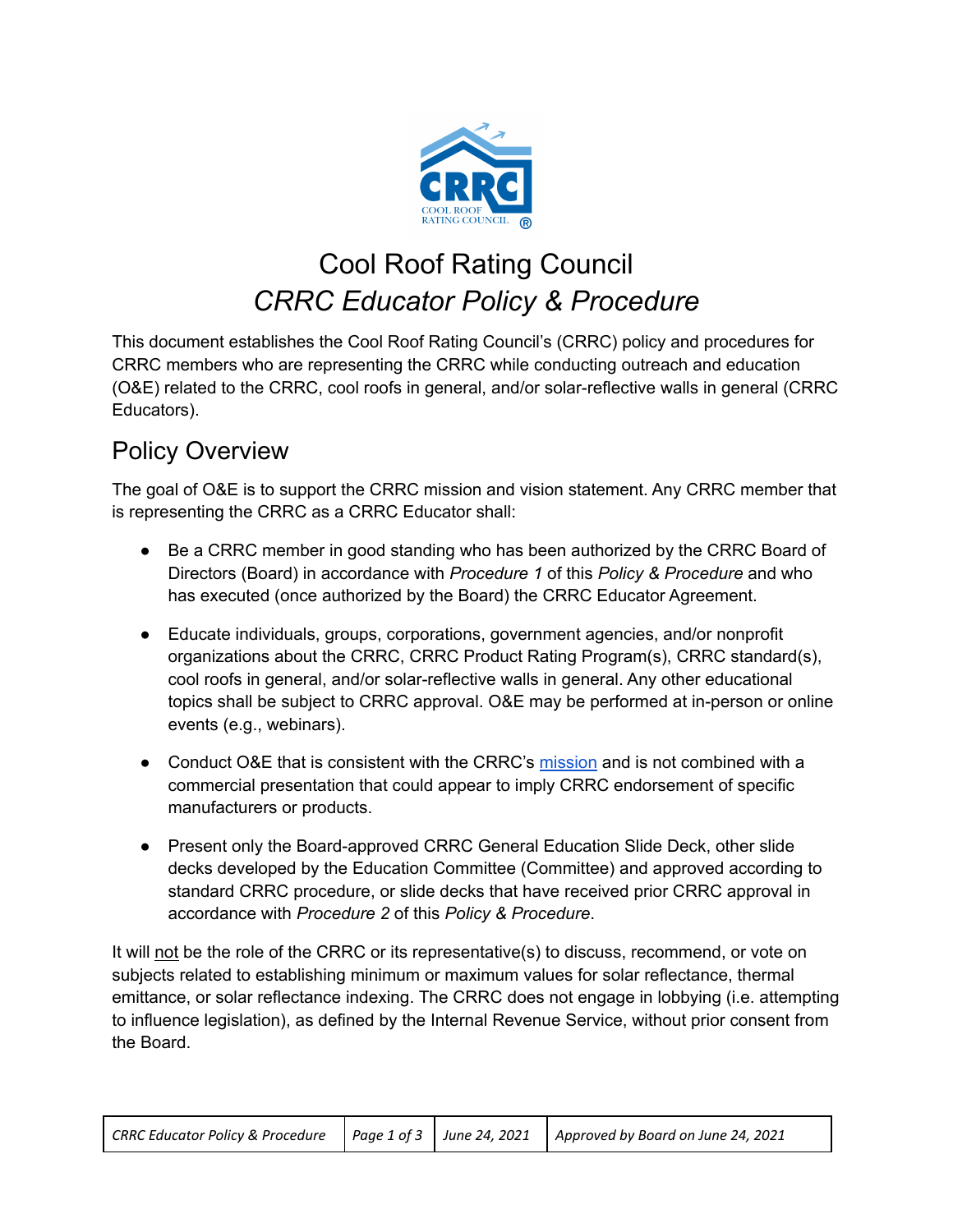### Procedures

#### Procedure 1: Authorization of CRRC Educators

The following procedure shall be followed for the authorization of CRRC Educators.

- 1. CRRC member submits a request to become a CRRC Educator to CRRC staff, along with a description of their area(s) of educational interest.
- 2. Staff circulates the request to the Committee for review and recommendation to the Board. Additional information may be requested by the Committee prior to making a recommendation.
- 3. The Committee makes a recommendation to the Board for approval or denial of the proposed CRRC Educator.
- 4. Staff notifies the CRRC member of the Board's decision.
- 5. If the CRRC Educator is approved, staff will provide the CRRC Educator with a copy of the CRRC Educator Agreement (Agreement).
- 6. The CRRC Educator shall submit the completed and signed Agreement prior to engaging in any O&E on behalf of the CRRC. The Agreement will be countersigned by the CRRC Executive Director or his designee.
- 7. Prior to each O&E activity conducted by the CRRC Educator, the CRRC Educator shall notify CRRC staff of the date, time, venue (including in-person or virtual), and topic of the upcoming activity. If the O&E presentation will differ from the CRRC General Education Slide Deck or other existing approved slide decks, the presentation materials shall be approved by the CRRC prior to use in accordance with *Procedure 2* of this *Policy & Procedure*.

#### Procedure 2: Approval of Modified Educational Materials

The following procedure shall be followed if a CRRC Educator wishes to present a slide deck that is different from existing pre-approved slide decks (e.g., a slide deck that has been created by the CRRC Educator) or that has been revised from a pre-approved CRRC-created slide deck. This procedure does not govern the development of educational materials by the Committee, which is conducted according to standard CRRC procedure.

- 1. If a CRRC Educator wishes to present materials that differ from the CRRC General Education Slide Deck or other pre-approved slide decks, the CRRC Educator shall submit the materials to CRRC staff prior to use.
- 2. CRRC staff reviews the proposed slide deck. If questions or concerns arise that staff is unable to address, the proposed materials may be submitted to the Committee for review and approval. The Committee discussion and decision may be conducted electronically. Staff may also reach out to the CRRC Educator to request revisions and/or additional information.

| CRRC Educator Policy & Procedure   Page 2 of 3   June 24, 2021   Approved by Board on June 24, 2021 |  |  |  |  |  |
|-----------------------------------------------------------------------------------------------------|--|--|--|--|--|
|-----------------------------------------------------------------------------------------------------|--|--|--|--|--|